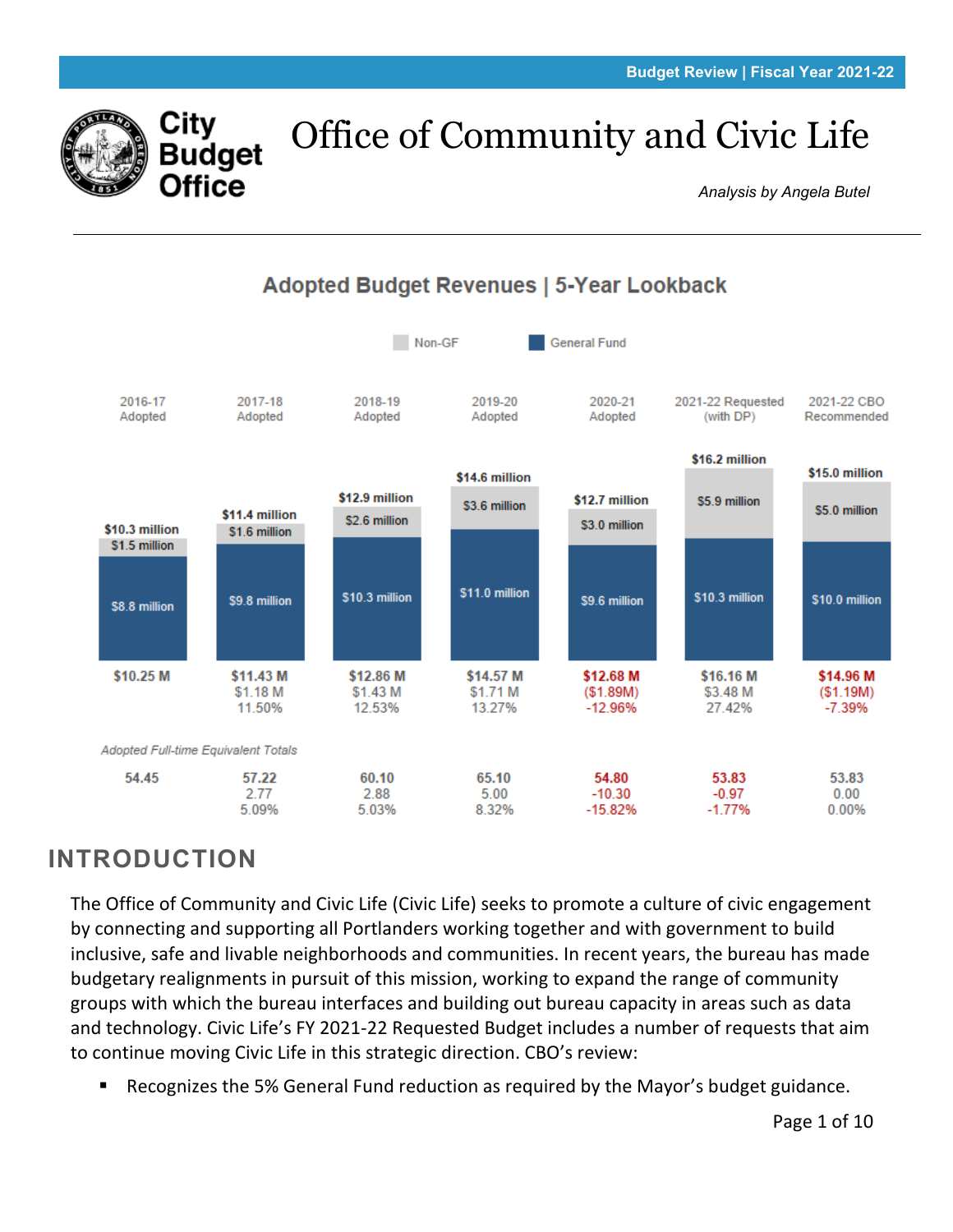- Partially recommends adding back General Fund resources in anticipation of increasing rent costs for the East Portland Community Office.
- Does not recommend \$251,681 in ongoing General Fund resources to support the Constructing Civic Dialogues program.
- Recommends \$530,240 in General Fund one-time support for the Graffiti Program in light of a dramatic increase in demand for these services over the past year.

# **BASE BUDGET & KEY ISSUES**

### **Budgeting to Bureau Strategic Priorities**

Beginning with the FY 2018-19 budget, along with the transition from "Office of Neighborhood Involvement" to "Office of Community and Civic Life," Civic Life introduced a new set of longterm bureau goals. Whereas the previous goals focused largely on helping communities more easily engage with government—by increasing volunteer involvement in communities and neighborhoods, focusing community and neighborhood engagement through traditional public involvement, and providing accurate information to community members—the new goals focus more on transforming government to be more accountable to the civic leadership and priorities of communities.

Over the past several years, Civic Life has taken steps to align the bureau's budget with this strategic vision, successfully reprioritizing resources within their existing budget. The bureau has realigned existing positions to re-establish a management structure in the bureau, add capacity for bureau-wide administrative and technology needs, and increase support for the Multnomah Youth Commission and the Immigrant & Refugee Program. Other steps have included grouping four one-person programs into the Adapt to Impact program and establishing Communications as a stand-alone program offer with the goal of broadening the bureau's reach and impact.

| Select Civic Life Program Areas as Percent of Total Ongoing Budget |            |            |            |  |  |  |  |  |
|--------------------------------------------------------------------|------------|------------|------------|--|--|--|--|--|
| Program Area                                                       | FY 2018-19 | FY 2019-20 | FY 2020-21 |  |  |  |  |  |
| Administration*                                                    | 7.7%       | 8.6%       | 7.6%       |  |  |  |  |  |
| Communications                                                     | N/A        | N/A        | 2.4%       |  |  |  |  |  |
| <b>Community Safety</b>                                            | 13.3%      | 13.7%      | 14.1%      |  |  |  |  |  |
| <b>Livability Programs</b>                                         | 14.8%      | 14.1%      | 15.5%      |  |  |  |  |  |
| <b>Constructing Civic Dialogues</b>                                | 2.4%       | 2.0%       | 2.1%       |  |  |  |  |  |
| Community & Neighborhood Involvement                               | 26.7%      | 25.2%      | 26.0%      |  |  |  |  |  |
| Diversity in Civic Leadership                                      | 8.7%       | 7.6%       | 7.9%       |  |  |  |  |  |
| Immigrant & Refugee                                                | 2.4%       | 1.8%       | 1.9%       |  |  |  |  |  |
| Youth                                                              | 1.2%       | 1.3%       | 2.0%       |  |  |  |  |  |
| Adapt to Impact**                                                  | 5.0%       | 5.8%       | 6.6%       |  |  |  |  |  |

Note: Includes ongoing General Fund resources, license/permit fees, annual interagency revenues. Does not include one-time general fund resources, carryover amounts, or cannabis tax resources. Percentages will not add up to 100% because this table does not reflect every program that existed in each fiscal year.

\*Included Communications for FY 2018-19 and FY 2019-20 \*\*Existed as parts of other programs in FY 2018-19.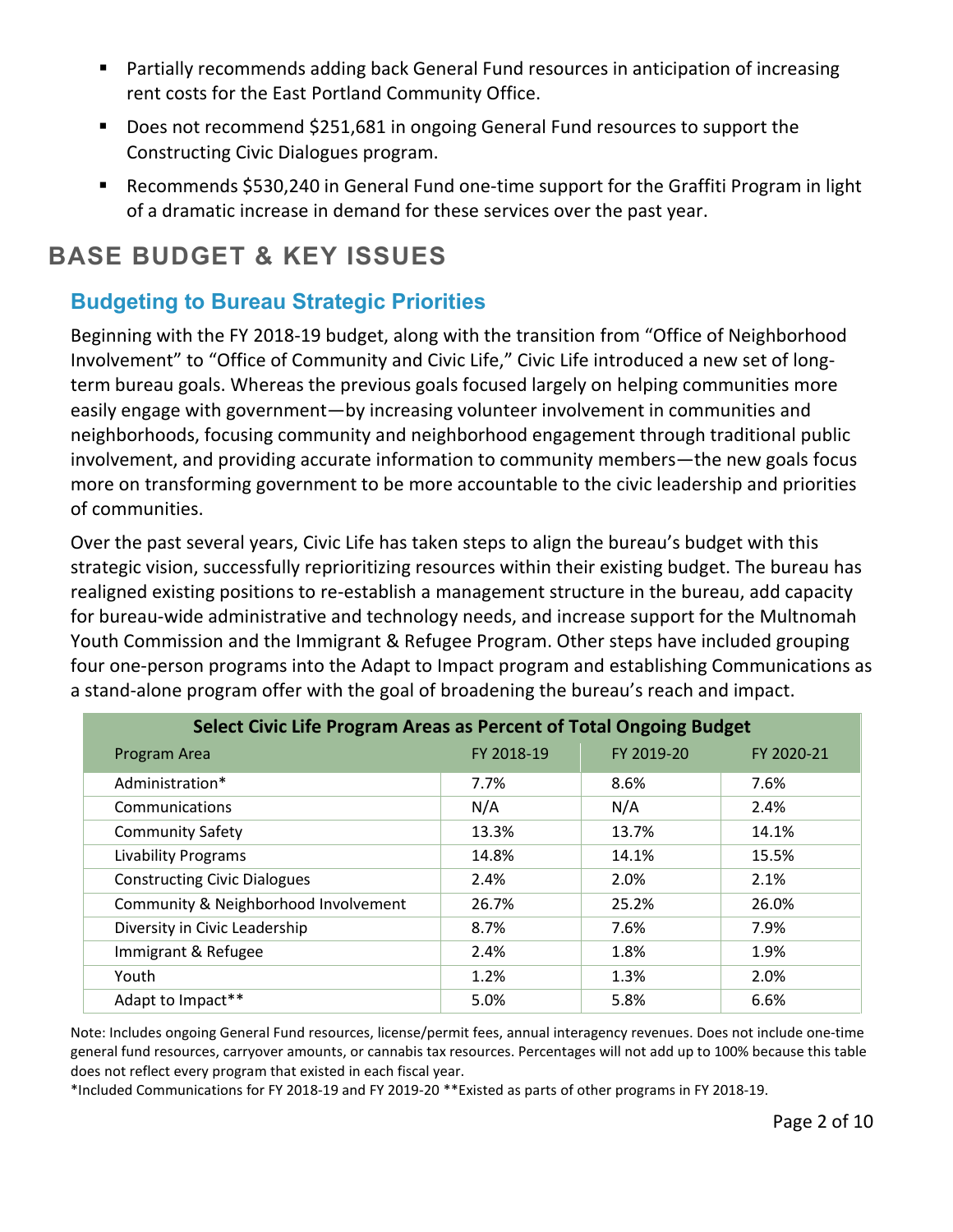A look at the proportional size of different program areas within the bureau's base budget over time, as summarized in the table above, helps illustrate the results thus far of these efforts.<sup>[1](#page-2-0)</sup> Some program areas, including Community Safety, Youth, and Adapt to Impact, have clearly represented an increasing percentage of the bureau's base budget over time. In other program areas, including Community & Neighborhood Involvement, grant programs such as Constructing Civic Dialogues and Diversity in Civic Leadership, and the Immigrant & Refugee Program, the proportion of the budget over the last three years has been more variable.

As Civic Life continues this work to align its budget with bureau priorities, CBO sees important opportunities related to the bureau's strategic goal of transforming government to be more inclusive, adaptive, and engaged with the communities it serves. As noted in several places in CBO's analysis below, the community-engaged perspective and expertise that Civic Life develops through its work has an important role to play in key Citywide conversations such as those around technology and civic engagement as well as around reimagining community safety.

Civic Life continues seeking opportunities to broaden its network of relationships with community-based organizations, as through the request for Constructing Civic Dialogues analyzed below. As it does, CBO encourages the bureau to also consider how the ongoing process of aligning budget to priorities can support drawing on those relationships of trust and reciprocity to ensure that decisions across the City are made with community needs and priorities in mind.

## **Bureau-Wide Data and Technology Investments**

To fully realize the strategic vision discussed above, Civic Life has identified expanded bureauwide data and technology capabilities as a key area for investment. In FY 2020-21 the bureau has begun the process of acquiring an updated software platform that will enable more streamlined licensing and compliance tracking, reporting, and data analysis, initially for the bureau's Cannabis Program and eventually across many of the bureau's programs. This software acquisition is in review with the Procurement Division and the Bureau of Technology Services, and Civic Life is currently recruiting for a Business Systems Analyst III position to lead the rollout of the platform. This project is currently on track and expected to be within budget.

The bureau has also identified data and technology needs in several other areas, including performance management. Civic Life is working on a comprehensive overhaul of its suite of performance measures, using the lens of Results-Based Accountability (RBA) to better align metrics to goals and seeking out new sources of data that allow for disaggregation by population, place, age, disability, immigrant/refugee status, income, and more. The bureau plans to fill two additional vacant positions in FY 2021-22 to increase capacity for this work. CBO has previously [noted](https://www.portlandoregon.gov/cbo/article/754853) the need for greater consistency in data tracking and collection methodology for Civic Life's performance measures, $<sup>2</sup>$  $<sup>2</sup>$  $<sup>2</sup>$  and is encouraged by this effort.</sup>

<span id="page-2-0"></span> $1$  Data in this table is based on a Civic Life base budget analysis that excludes one-time and carryover resources in order to consider trends in just the base budget funding for the bureau's different program areas.

<span id="page-2-1"></span><sup>&</sup>lt;sup>2</sup> City Budget Office, FY 2020-21 Civic Life Budget Development Review, page 6.

<https://www.portlandoregon.gov/cbo/article/754853>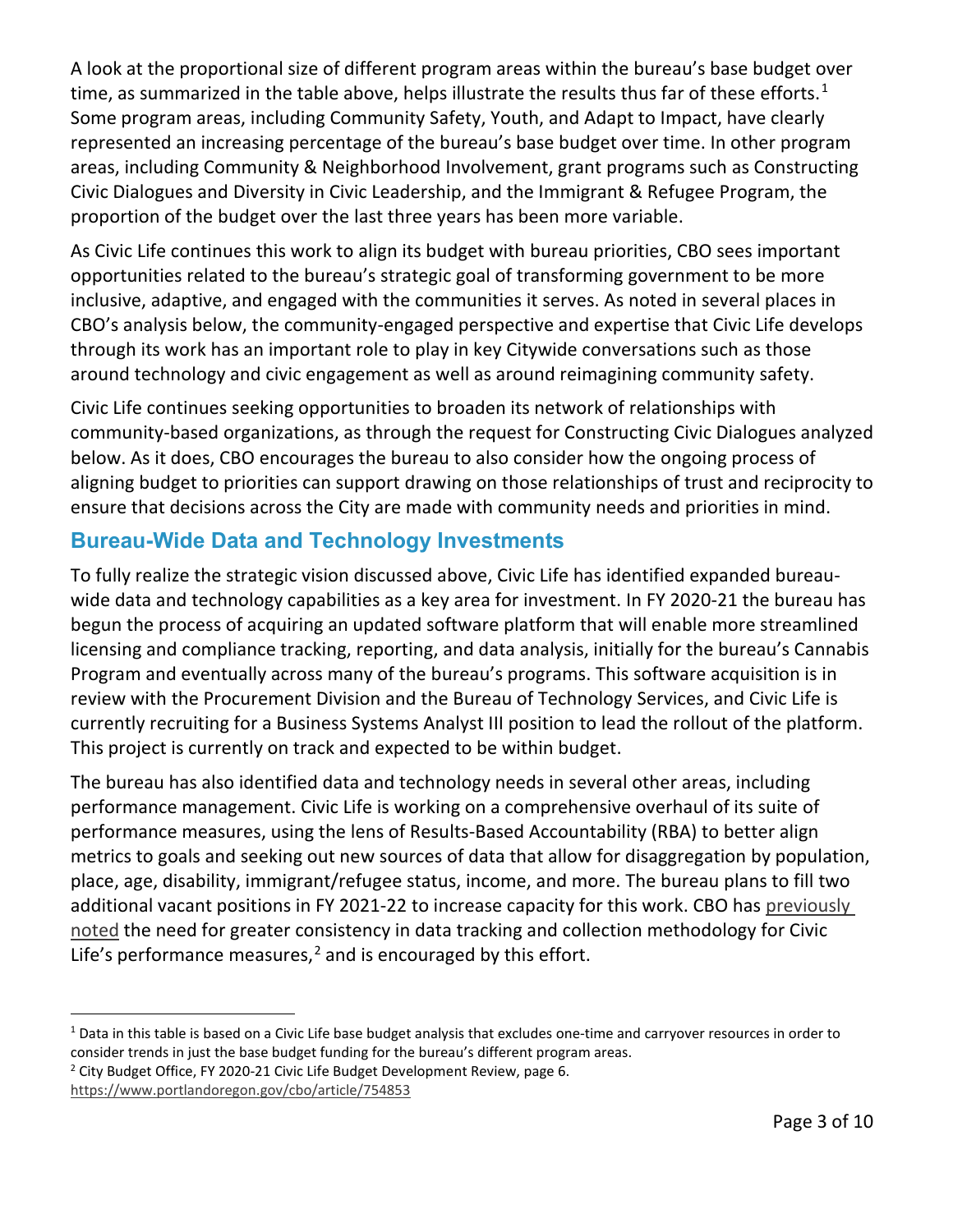Civic Life has also been exploring opportunities at the intersection of technology and community engagement. Although a planned pilot with Portland Bureau of Transportation (PBOT) of CitizenLab, a platform for digital community engagement, is not moving forward at this time due to PBOT capacity concerns, Civic Life is continuing to look for future opportunities to test this or other platforms. As it does, CBO recommends that the bureau continue to seek out opportunities for cross-bureau collaboration around data and technology. Many teams across the City are searching for, and seeking resources for, new ways of engaging the community—particularly under the challenging circumstances created by the pandemic. Similarly, many bureaus are seeking new solutions for tracking and analyzing performance data and might have things to share with and learn from Civic Life in this area. PBOT, for example, has recently created a bureau-wide data catalogue which could potentially be adapted to some of Civic Life's needs. Collaboration on these sorts of efforts can help infuse Civic Life's community-centered expertise into the systems the City builds for soliciting community input and tracking impacts of our work.

# **DECISION PACKAGES**

#### **Civic Life 5% Reduction Package**

*11369, (\$495,985), (1.00) FTE*

#### **Request Summary**

Civic Life's 5% reduction package is made up of a variety of reductions across the bureau, primarily to administrative operations, the Community Safety program, bureau support of District Coalition Offices, and Community Service Aide hours for several programs. The bureau anticipates most of these reductions having minimal or manageable impacts to bureau operations and service levels. Civic Life is requesting add-back realignments in two areas, discussed further in the decision package analyses below.

#### **CBO Analysis**

The components of Civic Life's reduction package are:

- Community Safety Program position reduction (\$130,961) This would eliminate 1.0 FTE vacant Supervisor I position in the Community Safety program.
- 5% reduction to District Coalition Offices (\$118,821) Civic Life proposes to pass the 5% reduction on to each of the nonprofit and City-staffed District Coalition Offices.
- Elimination of Small Grants Program (\$103,384) The Small Grants Program has historically provided a small pool of resources to each of the District Coalition Offices to grant out to neighborhood groups. Civic Life suspended the program on a one-time basis in FY 2020-21 and proposes to eliminate it as part of this reduction.
- Expense reductions (\$62,052) The bureau proposes several cost-reduction measures, including redesigning Liquor Licensing mailings to reduce mailing and postage costs and eliminating second phone lines for 13 employees. This also includes reducing the overtime allocations for the Community Safety and Noise programs, which have generally not been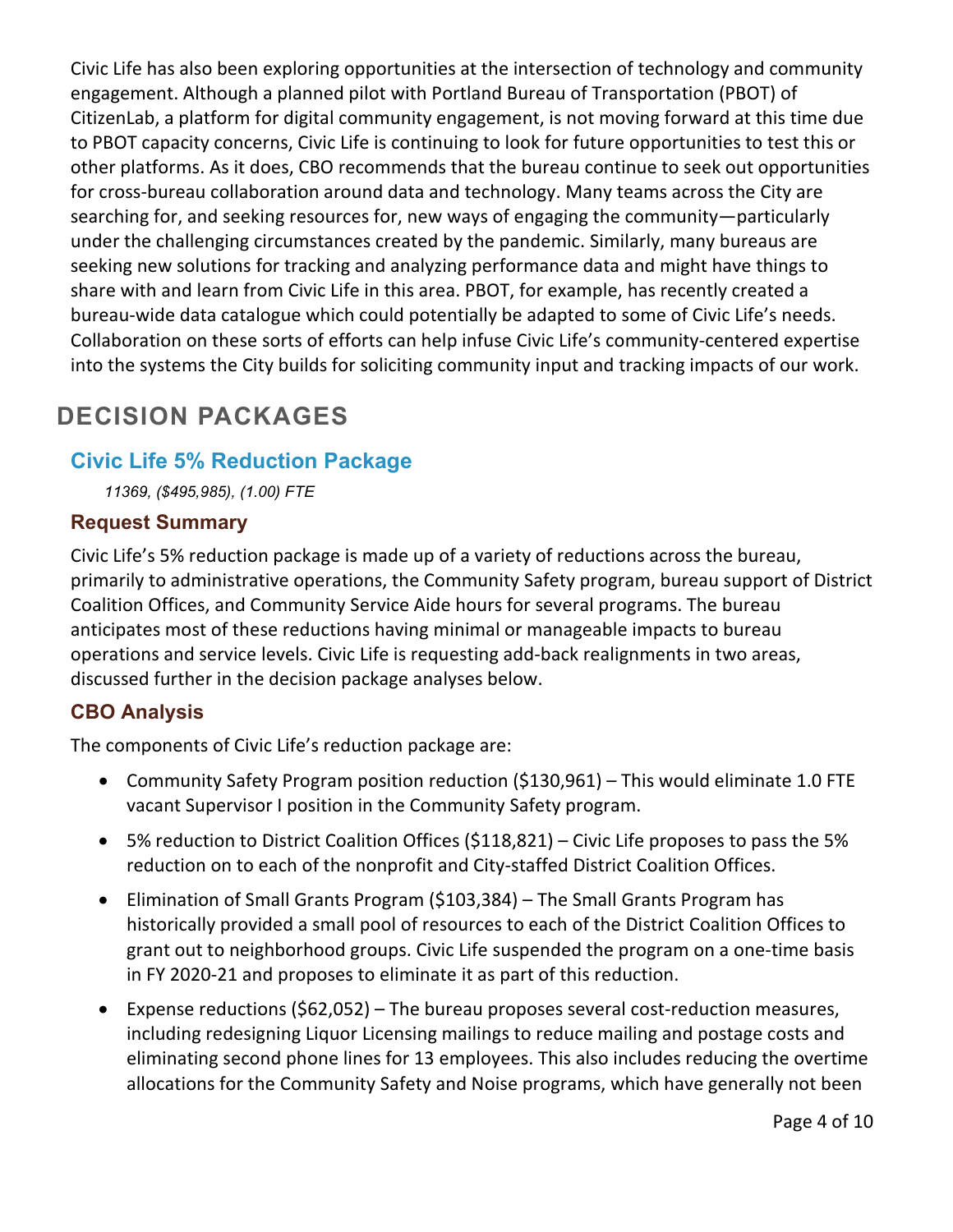fully expended, and eliminating the bureau's Special Projects budget line.

- Reduction of communications expenses (\$54,285) The bureau proposes to reduce contracted services and outreach expenses for the bureau-wide Communications program as well as similar resources dedicated to the Community Safety program.
- Reduction of Community Service Aide (CSA) hours (\$25,485) Civic Life proposes to reduce CSA hours in the Graffiti Program (for which there is a separate decision package that includes dedicated resources for a CSA position) and Adapt to Impact program.

When identifying these reduction options, the bureau sought to avoid reductions to programs focused on BIPOC, disability communities, youth, and immigrants and refugees, and prioritized reductions by program size—making larger reductions to larger programs.

Though the bureau has sought to minimize service-level impacts of this reduction, there are some potential service tradeoffs. The reduction of a vacant position in the Community Safety program reduces the program's capacity at a time when it is undergoing significant transition. However, the bureau anticipates that as the program evolves, an existing Coordinator position could likely serve the supervisory needs of the program. The Small Grants Program has provided support to very small community organizations and initiatives that often have limited other sources of funding. However, as discussed in CBO's [FY 2020-21 Fall BMP review,](https://www.portlandoregon.gov/cbo/article/767289) this program requires an outsize amount of administrative effort compared to the total amount of resources distributed.<sup>[3](#page-4-0)</sup> The bureau is evaluating more efficient models for providing this type of support. Reductions to District Coalition Offices will require the organizations to prioritize highest-impact activities and to increase collaboration with other Civic Life programs and with community partners.

For the reductions to communications efforts, the bureau notes that lack of investment in professional communications has negatively impacted the bureau's effectiveness by limiting the reach of the bureau's programs to communities already highly connected to the City. To expand the bureau's relationships and impact in the ways outlined by the bureau's strategic vision, Civic Life has identified investment in communications capacity as a key need. Managing this reduction will require Civic Life to eliminate some of the expanded outreach tactics it had planned to adopt.

Overall, the bureau has demonstrated thoughtful consideration of how it will manage these reductions, all of which seem viable.

## **Total Constraint: (\$495,985 ongoing) | (1.00) FTE**

## **East Portland Community Office Add-Back Request**

*11416, \$66,400, 0.00 FTE*

#### **Request Summary**

This request would add back the \$23,248 reduction to East Portland Community Office (EPCO) and also realign an additional \$43,152 from the bureau's required reduction for a total add of

<span id="page-4-0"></span><sup>&</sup>lt;sup>3</sup> City Budget Office, FY 2020-21 Civic Life Fall BMP Review, page 2[. https://www.portlandoregon.gov/cbo/article/767289](https://www.portlandoregon.gov/cbo/article/767289)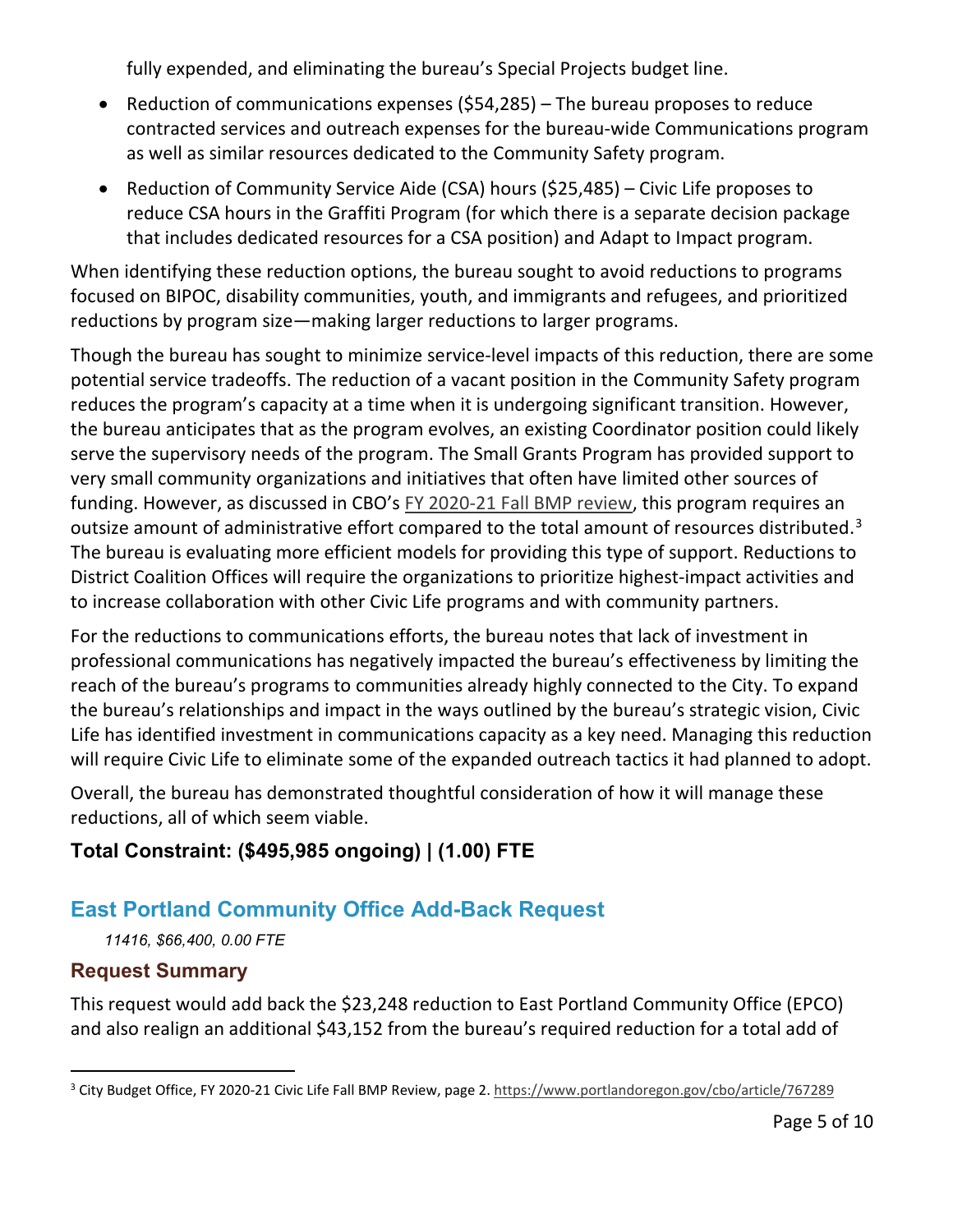\$66,400 for EPCO. These resources would allow the organization to pursue opportunities to secure alternative office space in East Portland, as they need to move out of their current space at the Hazelwood Water Facility in the near future.

## **CBO Analysis**

The East Portland Community Office is one of seven District Coalition Offices (DCOs), and one of the two DCOs which are City-staffed. EPCO supports neighborhood associations and other community groups in East Portland through community organizing and outreach, providing information about City and other services, providing technical assistance and capacity building, serving as a fiscal sponsor and providing liability insurance coverage, and providing access to free meeting space and event equipment.

In recent years, EPCO has rented office space at the Hazelwood Water Facility, a facility in East Portland owned and managed by the Portland Water Bureau. This facility requires significant maintenance to ensure safety and usability, and the Water Bureau needs EPCO to vacate the space so that it can make decisions about the long-term use of the facility. EPCO's lease at the Hazelwood facility ends on June 30, 2021.

While located at Hazelwood, EPCO has paid less than the current market rental rates, at present covering only the cost of maintaining the facility. Though Civic Life has tried to identify another City-owned facility to which EPCO could relocate, options in East Portland are limited. Due to the likely need for EPCO to take on a commercial lease, this request represents the best current estimate of increased rent costs, based on a recently-identified potential opportunity with Plaza 122, a [Community Investment Trust](http://www.investcit.com/Home/About) developed and launched by MercyCorps Northwest.<sup>[4](#page-5-0)</sup> This request does not include one-time costs for moving and tenant improvements, for which the bureau anticipates bringing forward a FY 2020-21 Spring BMP request for carryover resources.



\*FY 2019-20 actuals include \$54,596 in grants encumbered and carried over into FY 2020-21. \*\*FY 2020-21 actuals are a CBO projection for current-year spending.

In FY 2018-19, Civic Life changed the funding model for District Coalitions, which resulted in an increase of more than \$150,000 to EPCO's personnel budget compared to previous years, reducing the funding gap to East Portland from 3:1 to 2:1 among the district coalition offices. For

<span id="page-5-0"></span><sup>4</sup> To learn more about Community Investment Trusts, see<http://www.investcit.com/Home/About>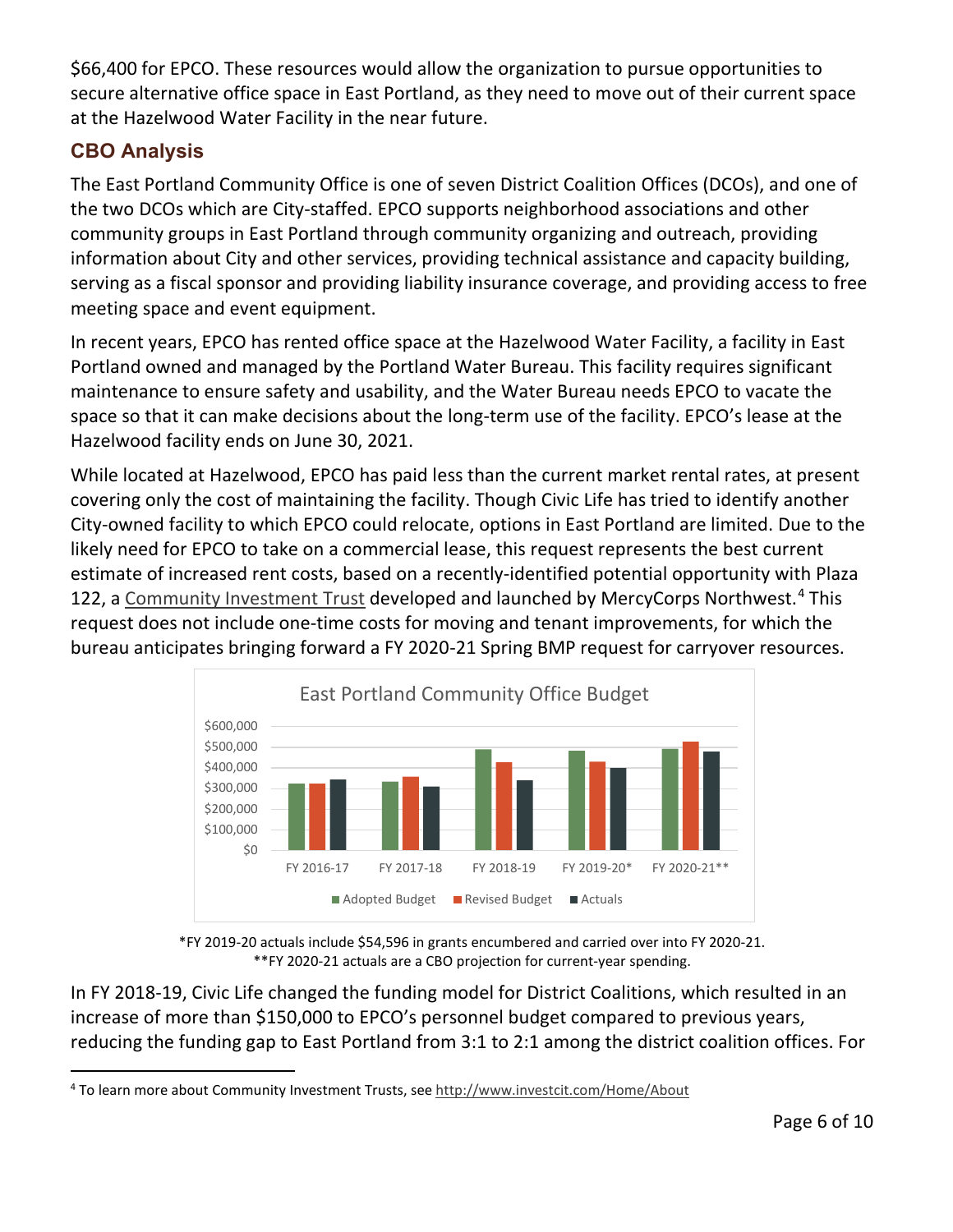the first two years after the change, the program had significant personnel savings due to staff vacancies during the recruitment process; for FY 2020-21, the office is fully staffed and projected actuals are much closer to budget. EPCO has tended to almost fully expend its discretionary external materials and services resources in each of the past five years.<sup>[5](#page-6-0)</sup> The extent to which a portion of the rent increase could be absorbed within the program's resources depends on the final difference in costs; however, it does seem likely that the cost increase would exceed any flexibility in EPCO's budget, particularly factoring in the 5% reduction.

CBO considered whether adding back the 5% reduction to only EPCO would create issues of imbalance between the DCOs. However, the FY 2018-19 change to the DCO funding model aimed to correct for historic disparities—stretching back at least 20 years—that [left EPCO significantly](https://www.portlandoregon.gov/auditservices/article/597834)  [underfunded](https://www.portlandoregon.gov/auditservices/article/597834) compared to the other DCOs.<sup>[6](#page-6-1)</sup> Given these historic dynamics and that EPCO supports communities that are increasing both in [total population and in concentration of](https://www.portland.gov/sites/default/files/2020-04/phb-soh-2019-web-part-01.pdf)  [communities of color,](https://www.portland.gov/sites/default/files/2020-04/phb-soh-2019-web-part-01.pdf)<sup>[7](#page-6-2)</sup> adding resources for increased rent costs (thus preserving more resources for EPCO's programming) seems in keeping with the spirit of the updated funding model.

Based on both financial and equity considerations, CBO recommends restoring the program's 5% reduction. CBO does not recommend allocating additional resources at this time as the actual rent cost difference is not yet known. CBO recommends that Civic Life continue moving forward with negotiations with Plaza 122 and keep Council apprised of this process as more information becomes available. CBO further recommends that the need for additional resources be revisited in a Fall BMP request as at that point the final cost difference will be confirmed.

## **CBO Recommendation: \$23,248 ongoing | \$0 one-time | 0.00 FTE**

## **Expanding Support for Constructing Civic Dialogues**

*11391, \$251,681, 0.00 FTE*

#### **Request Summary**

This request adds back \$251,681 from Civic Life's 5% reduction and realigns it to expand support for Constructing Civic Dialogues, a program that supports community partner organizations in providing training, education, and facilitation to community members on conflict resolution, problem solving, and nonviolent communication. These resources would allow community partners to deliver more of these services in FY 2021-22.

## **CBO Analysis**

Civic Dialogues seeks to build community members' capacity for engaging in generative public

<span id="page-6-0"></span><sup>&</sup>lt;sup>5</sup> The one exception is FY 2018-19, when Civic Life restricted EMS spending to cover costs of some East Portland Action Plan contracts that were not encumbered in time to carry funding over from FY 2017-18.

<span id="page-6-1"></span><sup>6</sup> Portland City Auditor, "Community and Neighborhood Involvement: Accountability limited, rules and funding model

<span id="page-6-2"></span>outdated." November 2016; page 17. https://www.portlandoregon.gov/auditservices/article/597834<br><sup>7</sup> For more detail on demographic change in Portland, see: Portland Housing Bureau, "State of Housing in Portland: Part 1." December 2019.<https://www.portland.gov/sites/default/files/2020-04/phb-soh-2019-web-part-01.pdf>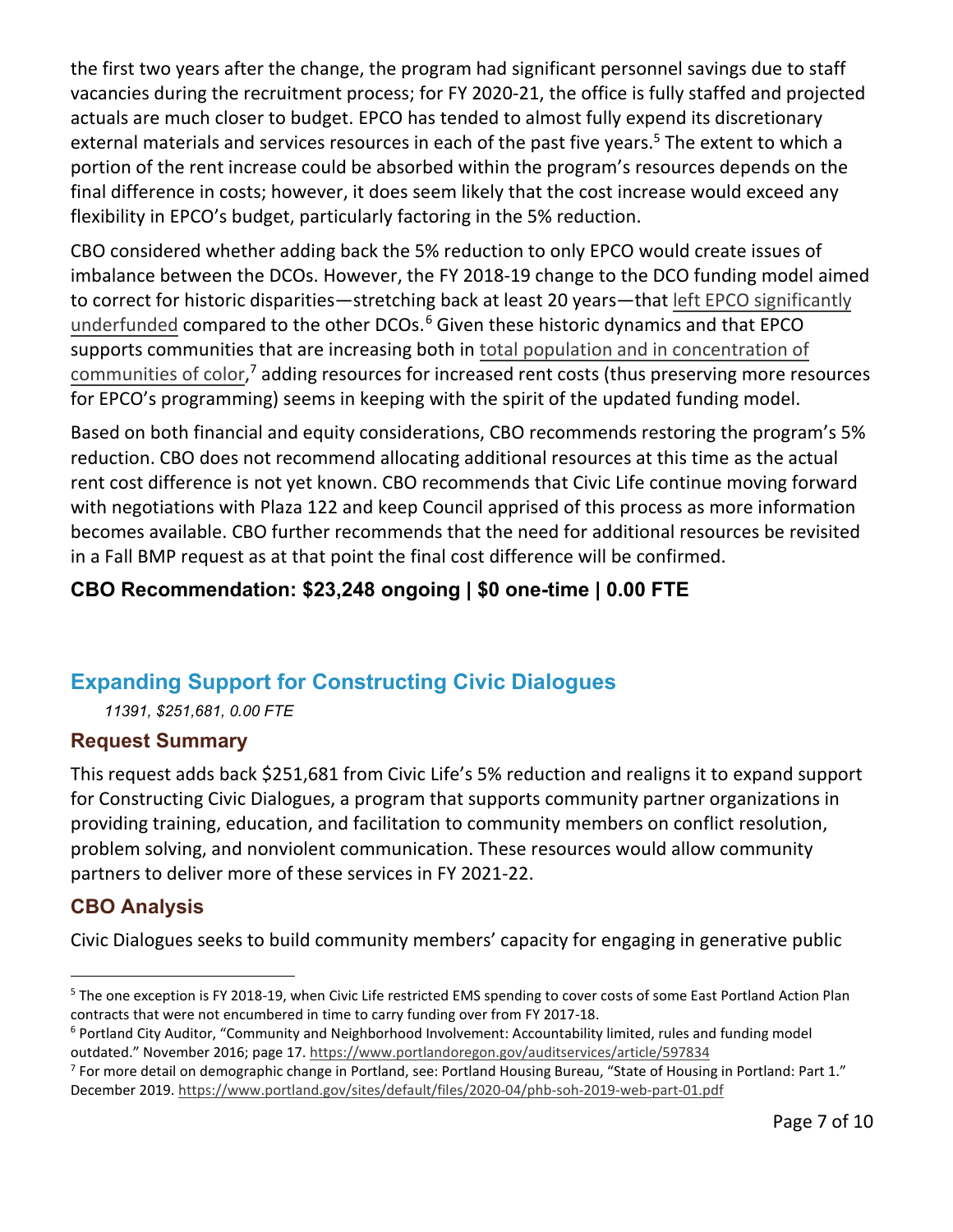dialogue and constructive conflict with people of differing perspectives. The bureau envisions this as an upstream community-building and community safety effort, fostering the ability to engage in difficult conversations and resolve conflicts before the need for public safety intervention.

Community partners receive funding from Civic Life through a competitive grant process to carry out this work, which includes training, community mediation services, facilitated conversations, and other events. Services are offered free of charge to community members and City employees through City networks such as bureaus, advisory boards and commissions, neighborhood coalitions, and other Civic Life partners. Currently, six organizations receive funding through the program and reached 1,412 participants during the first six months of 2020. This request would approximately double the program's budget, and Civic Life anticipates being able to fund six to eight additional organizations with this level of additional resources.

While this is clearly important and needed work, CBO has questions about the intended scope and outcomes of the program. In terms of demand for this program, Civic Life states that every Portlander could benefit from these services, which is undoubtedly true. However, without a more targeted population or specific goal, it is challenging to evaluate the marginal impact of this request against competing priorities Citywide or against the magnitude of the problems of bias and conflict Civic Life aims for this program to address Citywide.

The kinds of skills and tools that Civic Life promotes through this program should certainly play a role in the conversation around reimagining public safety. Incorporating this type of training and skill-building into the City's logic model for upstream solutions could help build out the definition of scope and impact described above. Additionally, involving Civic Life's community-centered perspectives in these Citywide planning conversations presents an opportunity for Civic Life to create the sort of transformative change in government's interface with communities that Civic Life outlines in their strategic goals.

Given the City's current financial situation and the limited data on the impacts of this additional investment compared to other needs, CBO does not recommend this request.

## **CBO Recommendation: \$0 ongoing | \$0 one-time | 0.00 FTE**

## **One-Time Additional Graffiti Funds**

*11392, \$530,240, 0.00 FTE*

#### **Request Summary**

This request is for \$530,240 in new one-time General Fund resources to support the Graffiti Removal program. These resources would double the program's capacity to respond to need for graffiti removal, would allow the program to invest in contracts with M/W/ESB vendors, and would allow the Graffiti Removal Program Coordinator additional time to convene a conversation with other City leaders to explore the right service model for this work moving forward.

#### **CBO Analysis**

Graffiti activity across Portland has been significantly elevated over the past year due in part to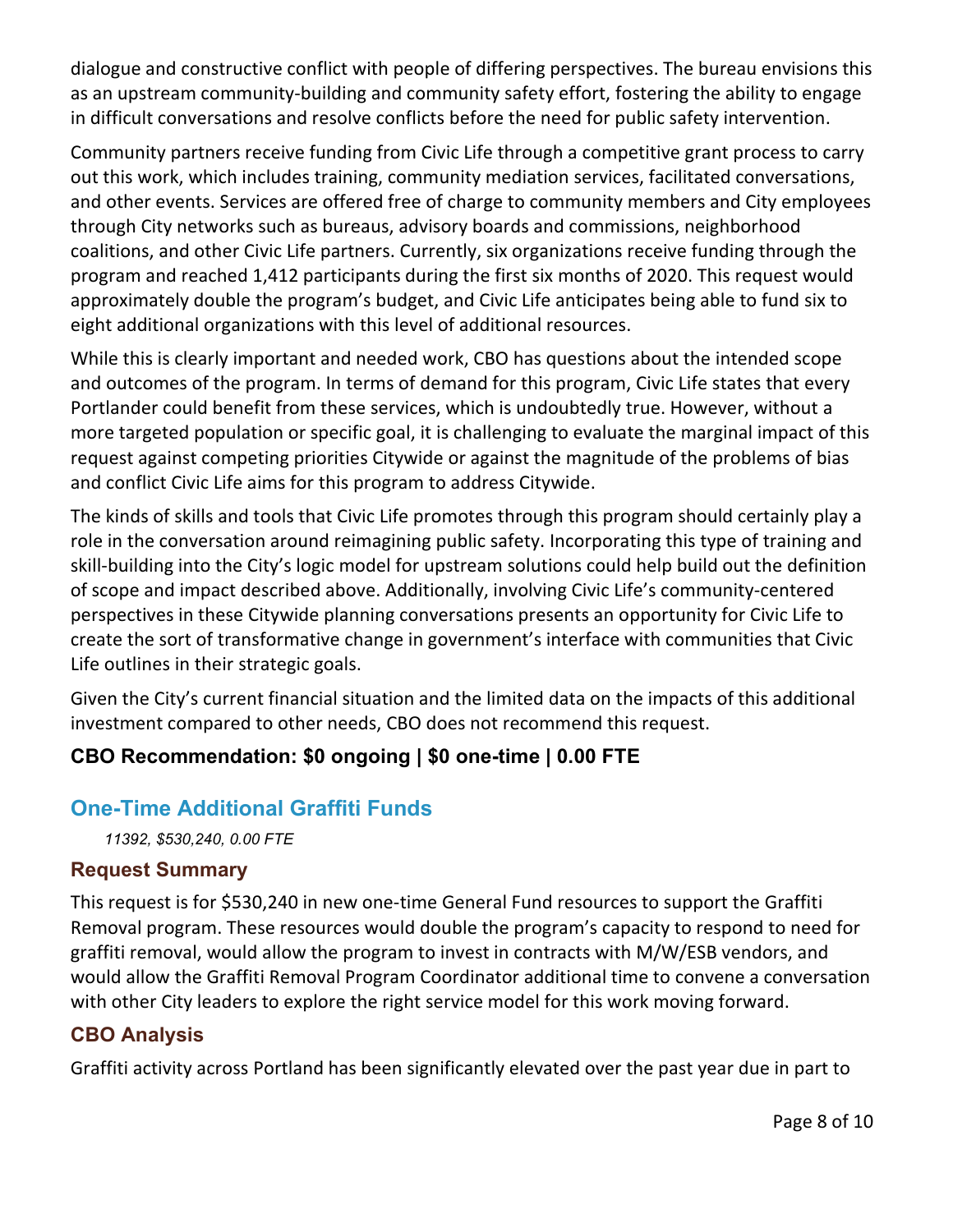reduced levels of activity in public spaces during the pandemic and due to continued protest activity related to uprisings around racial justice. Over the first half of FY 2020-21, Civic Life's Graffiti Program received 460% more graffiti reports than during the same period in FY 2019-20, and the program depleted nearly its entire current-year on-call removal budget within the first five months of the year.

Responding to the steeply elevated levels of graffiti over the past year, particularly protestrelated graffiti, is in many ways an expansion of scope for the Graffiti Program. Prior to this spike in activity, the program focused on managing a contract for a proactive monthly graffiti removal route; another contract for on-call graffiti removal typically reserved for small businesses, nonprofits, and residences; and on providing graffiti removal supplies and training to community volunteers to remove graffiti in their own neighborhoods. These activities have tended to be relatively consistent and predictable. By contrast, in a single week of July 2020, graffiti removal for protest-related cleanup totaled \$45,886, roughly 25% of the program's annual on-call budget.

Civic Life is not the sole provider of graffiti removal services in the City. Property-owning City bureaus, including the Portland Bureau of Transportation, Facilities, and Portland Water Bureau are responsible for graffiti removal on their own property, and either handle removal in-house or contract separately for removal services. Civic Life plays a Citywide coordinating role, processing graffiti reports submitted by community members and directing them to the appropriate property owner for removal. Over the past year, the Graffiti Program coordinator has convened regular meetings with other bureaus engaged in graffiti removal to coordinate response.

This request would essentially double the program's budget for graffiti removal services in FY 2021-22. The bureau notes, however, that these additional resources would not be enough to fully remove all graffiti across the City; in fact, the program's current contractor has estimated that, if the current level of graffiti activity remained constant, it would require \$1 million beyond current funding levels to remove all existing graffiti Citywide within the next year.

On one hand, this means that—should this request be approved—the full amount of resources could be meaningfully expended toward graffiti removal in the next year even if graffiti activity slows as civic areas and businesses begin to reopen. On the other hand, it indicates significant need for Citywide agreement on desired service levels for graffiti removal. Is the goal fully addressing any instance of graffiti anywhere in the city? The Graffiti Program coordinator has begun outlining a project plan for a revision of the current Graffiti Program codes, including a cross-bureau assessment of the current Citywide graffiti removal system and development of recommendations about coordination methods and sustainable funding levels. This request includes \$30,240 to support a Community Service Aide position to give the coordinator more time to focus on this Citywide conversation.

Given the core role of the City in public space management and the backlog of graffiti removal needs, CBO recommends additional one-time General Fund resources to boost the Graffiti Program's services in FY 2021-22, with the understanding that a Citywide process will define minimum service levels and a more sustainable service model for the program moving forward.

#### **CBO Recommendation: \$0 ongoing | \$530,240 one-time | 0.00 FTE**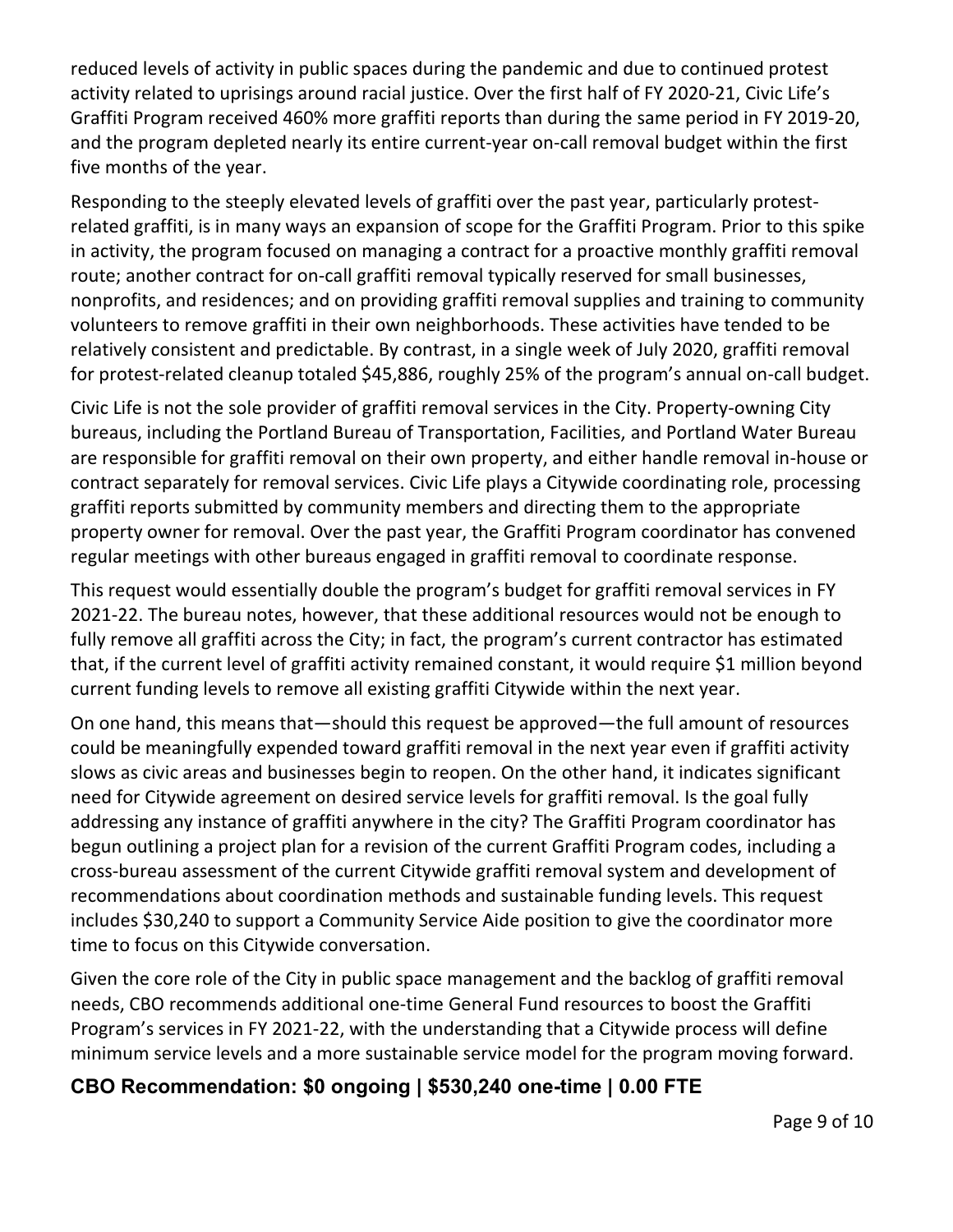#### **Cannabis Emergency Relief Fund**

*11393, \$900,000, 0.00 FTE*

#### **Request Summary**

This request is for \$900,000 in one-time Cannabis Tax Fund resources to create a Cannabis Emergency Relief Fund. This fund would support small- and medium-sized cannabis businesses with emergency relief grants for challenges such as the COVID-19 pandemic, recent wildfires, and increased instances of theft. Civic Life would create the fund in partnership with Prosper Portland and with nonprofit partners that would administer the funds and provide technical assistance.

#### **CBO Analysis**

The Cannabis Emergency Relief Fund (CERF) would provide cannabis businesses relief for emergencies that arise. Cannabis businesses are facing a range of challenges related to COVID-19, recent wildfires in the region, and a recent surge in thefts and burglaries of cannabis businesses that was documented in an [October 12, 2020 letter](https://www.portlandoregon.gov/civic/article/780567) from the Cannabis Policy Team to City Council.<sup>[8](#page-9-0)</sup> Because the cannabis industry remains under a federal Schedule I designation, cannabis businesses are unable to access secure banking services, federal emergency relief, or financing. This amplifies the negative impacts of these emergencies, particularly for smaller companies.

Civic Life proposes that licensed cannabis businesses would be eligible to apply to the fund if their ownership is Black, Indigenous, Latinx, Women, or Veteran, or if their annual revenue is under \$2 million and their annual net income is less than \$250,000. The fund would provide up to \$25,000 in relief funding, meaning that this request for one-time resources could support up to 30 businesses (with \$150,000 going to the nonprofit partners for administration). Civic Life estimates that about 75% of licensed cannabis businesses in Portland would be eligible to apply.

Prosper Portland has submitted a related request, for \$420,000 to continue support for its Cannabis Business Development Program, which provides business technical assistance and strategic grants to minority-owned cannabis businesses. Prosper's program received a one-time expansion of \$210,000 in FY 2020-21 to administer emergency relief grants up to \$15,000 for BIPOC cannabis entrepreneurs affected by COVID-19 and the recent wildfires.

While Prosper proposes to continue providing business technical assistance, access to capital, and COVID-19 relief grants in FY 2021-22, Civic Life's CERF would expand relief to cannabis businesses facing any type of emergency (not solely COVID-related), increase the level of support compared to Prosper's grants, and add up to two additional nonprofit community partners administering funds, expanding the reach to a broader segment of the cannabis industry.

Recreational Cannabis Funds are managed separately from the General Fund and allocations must adhere to [eligible expense guidelines](https://www.portlandoregon.gov/auditor/article/581607) as approved by voters.<sup>[9](#page-9-1)</sup> Allocation options of Cannabis Fund resources will be discussed by the Council at a budget work session on April  $1<sup>st</sup>$ .

<span id="page-9-0"></span><sup>&</sup>lt;sup>8</sup> See the letter and supporting attachments at<https://www.portlandoregon.gov/civic/article/780567> <sup>9</sup> These eligible expense guidelines are outlined in City Council Resolution 37217, adopted in June 2016:

<span id="page-9-1"></span><https://www.portlandoregon.gov/auditor/article/581607>